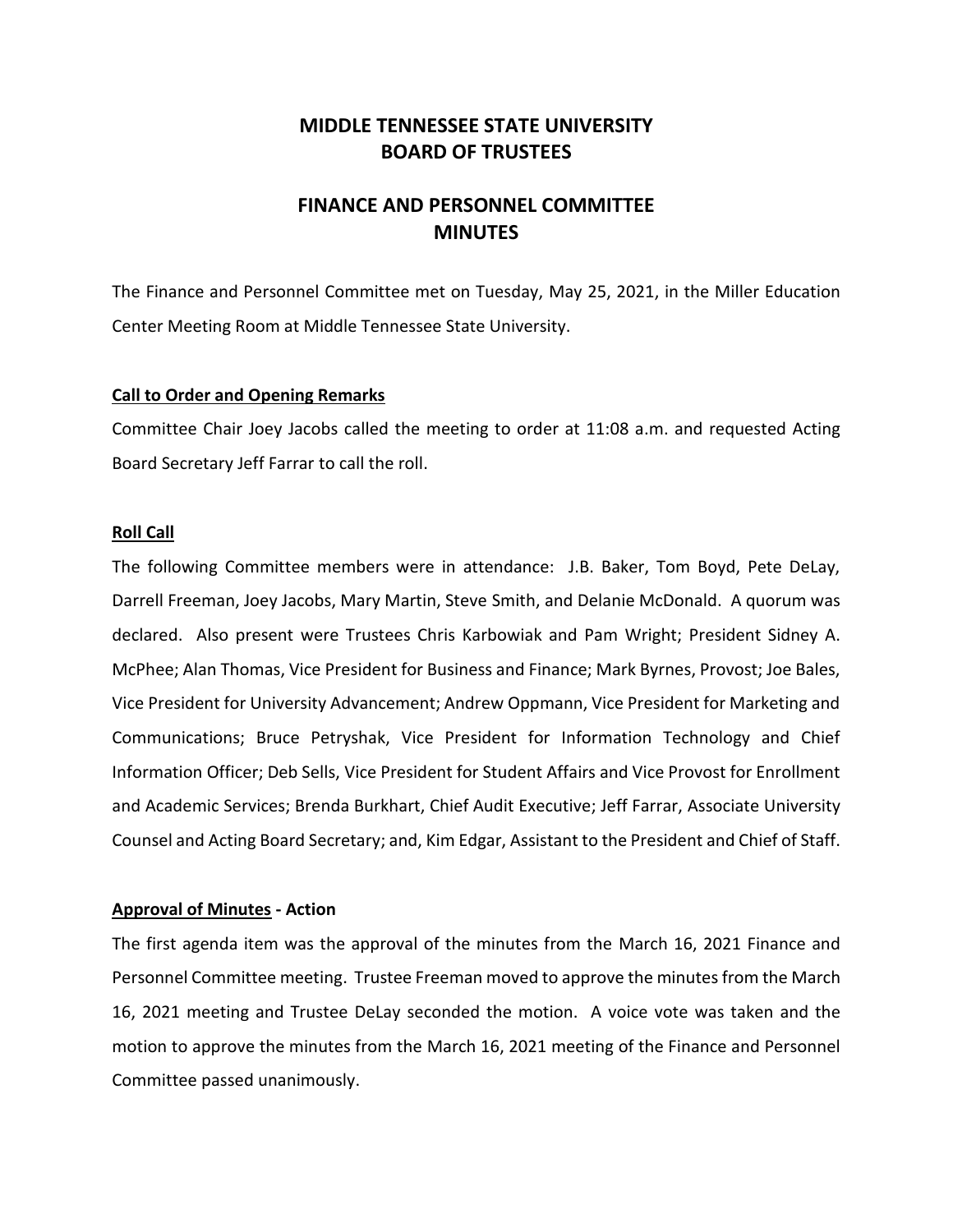#### **Diversity: Impact of Non-Returning Students/Financial Implications - Information**

Mr. Thomas stated that the information regarding the impact of non-returning students on the University had already been presented in the Academic Affairs, Student Life, & Athletics Committee presentation. Trustee Baker asked how much the University writes off annually in unpaid student debt. Mr. Thomas responded that the amount is approximately \$1 million annually and provided the Committee with a brief summary of the process for determining the amount.

#### **Permanent Appointment of University Counsel – Action**

The second agenda item concerned approval of the recommendation by Dr. McPhee for the permanent appointment of James Floyd as University Counsel and Board Secretary. Trustee Freeman made a motion to approve the permanent appointment of James Floyd as University Counsel and Board Secretary. Trustee Martin seconded the motion. A voice vote was taken, and the motion to approve the permanent appointment of James Floyd as University Counsel and Board Secretary passed unanimously.

### **Capital Outlay Project Requirements – Information**

Bill Waits, Assistant Vice President for Campus Planning, provided the Committee with information regarding the requirements for the FY 2022-23 Capital Outlay Project requests. He directed the Committee to the instructions provided by the Tennessee Higher Education Commission (THEC) contained in the meeting materials. He noted that THEC has limited capital outlay requests to renovation projects only for FY 2022-23, with no new stand-alone building projects permitted. He explained the purpose of the change is to address the growing levels of deferred maintenance issues with state owned facilities.

Mr. Waits stated that MTSU is currently focused on a ground-up renovation of the historic Kirksey Old Main building, which would include the demolition of the Midgett building addition. The scope of this project will be further defined and brought to the Finance and Personnel Committee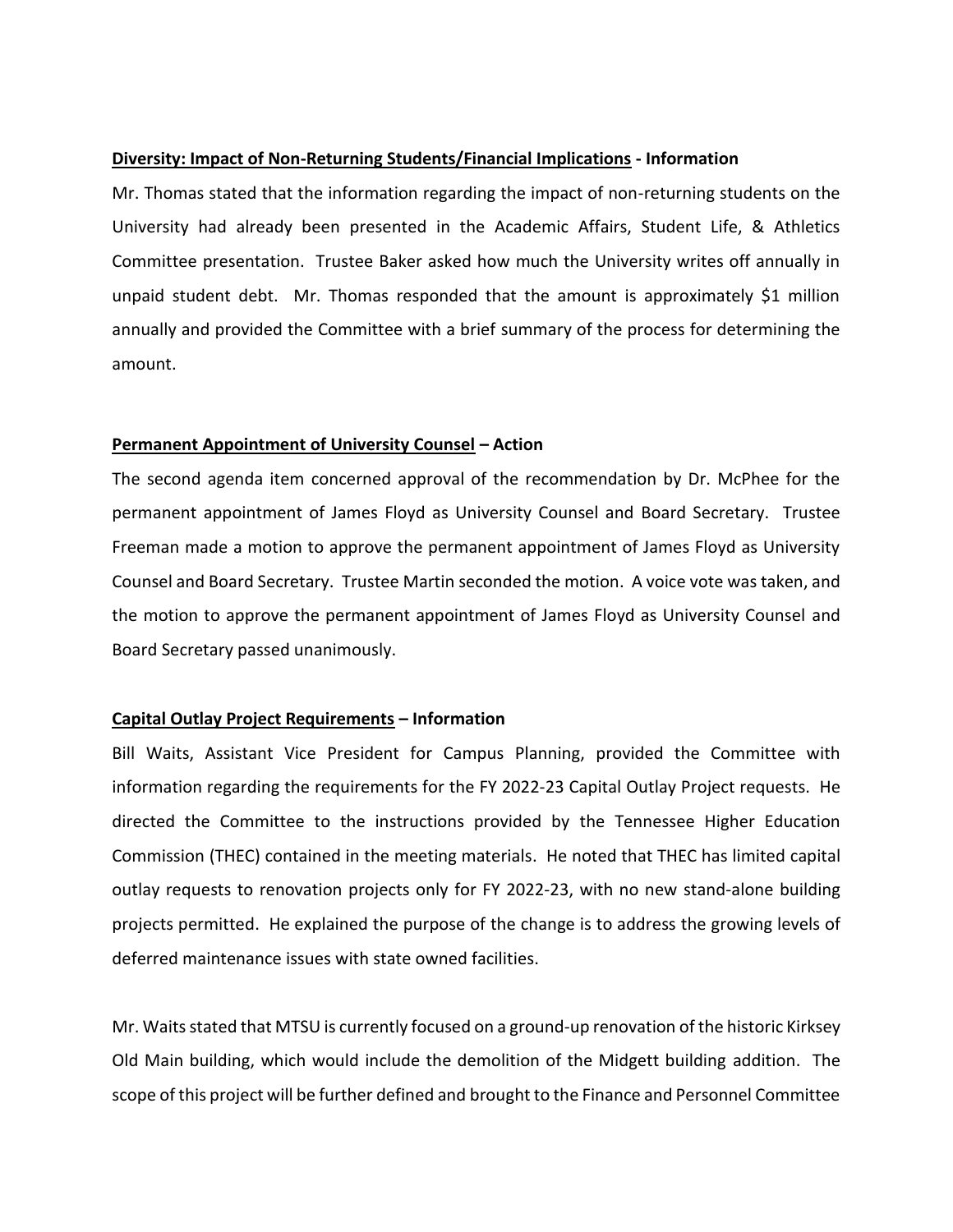for approval at its August meeting. The deadline for submission to THEC is Wednesday, September 15, 2021.

#### **Capital Disclosures – Action**

The next agenda item was a request for approval of two Capital Project Disclosures. Mr. Waits informed the Committee that MTSU disclosed an additional project, the "College Heights Renovation" project, on May 14 to THEC via the quarterly disclosure to be included in the FY 2021-22 MTSU Disclosure list. This proposed project will serve the University Police Department by renovating space to accommodate a police-training simulator and provide office space for emergency management and police personnel.

Mr. Waits reported that MTSU plans to submit one project, the "Campus Quadrangle Improvements," as part of the FY 2022-23 MTSU Capital Budget Request. This submittal will replace the "Campus Quadrangle Site Improvements" project that is on the current disclosure list but will expire in July 2022.

Trustee DeLay made a motion to approve the additional FY 2021-22 and the proposed FY 2022- 23 Capital Disclosures. Trustee Martin seconded the motion. A voice vote was taken, and the motion to approve the additional FY 2021-22 Capital Disclosure Request and the FY 2022-23 Capital Outlay Project Submittal passed unanimously.

### **Capital Maintenance Projects Submittal – Action**

The next agenda item was a recommendation to submit eight (8) project requests totaling \$11,798,000 to THEC for FY 2022-23 capital maintenance funding. Joe Whitefield, Assistant Vice President for Facilities Services, presented information concerning the process for identifying and bringing forward capital maintenance projects in conjunction with the instructions received from THEC. He explained that the maintenance projects are submitted in order of priority, so the first two projects on the recommended list would be the ones expected to receive approval should MTSU only be allocated the base level funding of \$2,360,000. He informed the Committee that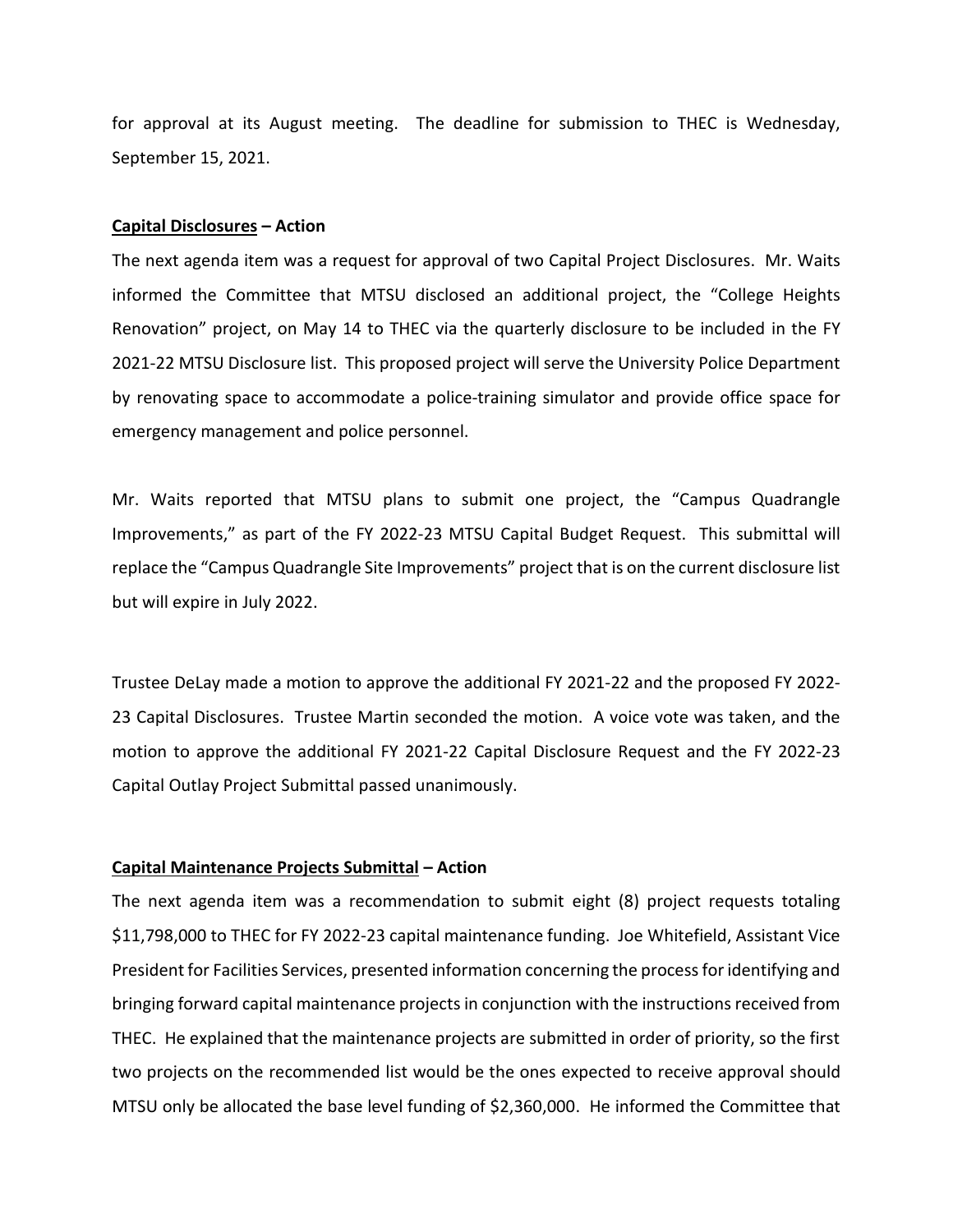it is typical to receive funding somewhere in the middle of the two amounts. The meeting materials also contained information on potential project requests for fiscal years 2022-23 through 2026-27.

Trustee Boyd expressed a concern that THEC does not take student population and traffic into account when allocating capital maintenance funding. Discussion ensued and the Committee agreed that the University should continue to work closely with THEC in evaluating all factors that contribute to the need for capital renewal and maintenance.

Trustee DeLay made a motion to approve the FY 2022-23 Capital Maintenance Projects Submittal for eight (8) projects totaling \$11,798,000 and the potential project requests for fiscal years 2023-24 through 2026-27. Trustee Boyd seconded the motion. A voice vote was taken, and the motion to approve the FY 2022-23 Capital Maintenance Projects Submittal for eight (8) projects totaling \$11,798,000 and the potential project requests for fiscal years 2023-24 through 2026-27 passed unanimously.

#### **Tuition, Fees and Housing Rates – Action**

At its May 20, 2021 Commission meeting, THEC approved a binding range of 0-2% for both the undergraduate in-state tuition and the combined undergraduate in-state tuition plus mandatory fees. Mr. Thomas informed the Committee that MTSU is proposing a 1.99% increase in tuition for all students, which complies with THEC's binding range of  $0 - 2.0$ %. The University is also recommending an additional 3% increase in graduate tuition. Materials detailing the tuition increase calculation, mandatory and non-mandatory fee requests, and housing rates were provided in the Committee notebooks. Only mandatory fees are subject to THEC's binding range. Non-mandatory fees and housing rates are only subject to approval by the MTSU Board of Trustees. The total impact of the combined increase in undergraduate tuition and mandatory fees is a 1.78% increase, which also complies with THEC's total guidance of  $0 - 2.0$ %. Mr. Thomas stated that even with the increase, MTSU will remain where it is currently ranked as number 7 within its peer group of 13 schools for tuition and fees, as well as continue to have the lowest tuition of the three largest public universities in the State.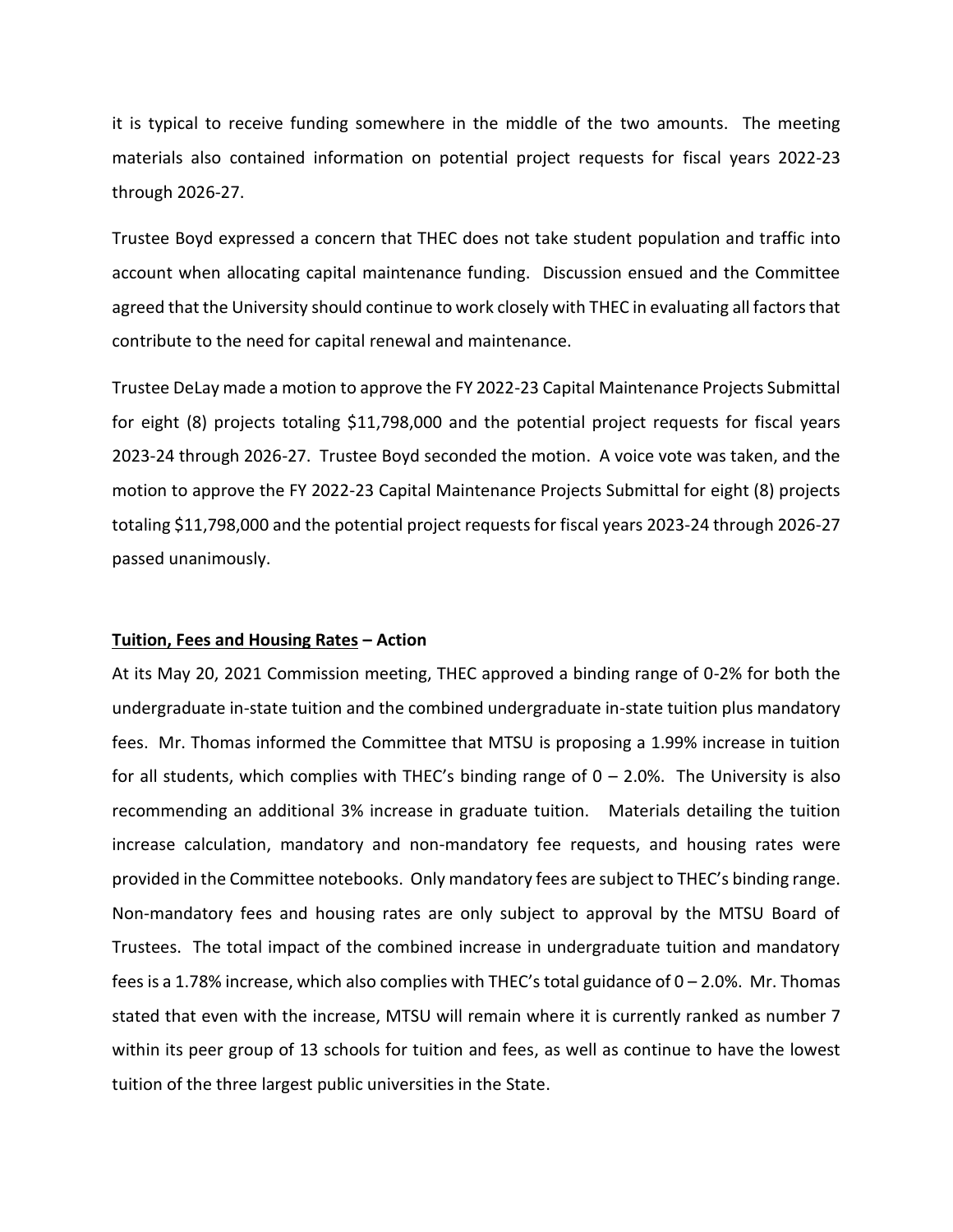The Tuition Transparency and Accountability Act, T.C.A. § 49-7-1601, *et. seq.*, requires a fifteen (15) day public comment period on any tuition and mandatory fee increases for undergraduates. Mr. Thomas informed the Committee that all comments will be compiled and provided to the Board the day before the June 8 quarterly meeting.

Trustee Freeman made a motion to approve the recommendation for the FY 2021-22 Tuition, Fees, and Housing rates as presented, and Trustee DeLay seconded the motion. A voice vote was taken, and the motion to approve the recommendation for the FY 2021-22 Tuition, Fees, and Housing Rates as presented passed unanimously.

#### **Compensation – Action**

The next agenda item was a recommendation for approval of the University's proposed Compensation Plan. The Governor's budget provided \$1.1 million in non-recurring funding for the creation of a 2.0% salary pool covering the period from January 1, 2021 through June 30, 2021. Kathy Musselman, Assistant Vice President for Human Resources, presented a recommendation to the Committee for approval of a one-time bonus equivalent to six months of a 2% salary increase or \$500, whichever is greater for regular employees, both full and parttime, on the payroll as of December 31, 2020. The bonus will be calculated based on the annual salary as of May 31, 2021 and paid in the June 2021 payroll. The total cost of the salary pool allocation is \$1.7 million with the University funding the \$600,000 balance. Guidelines for implementing the increase were included in the Committee notebooks.

The Governor's budget also provided \$4.5 million in recurring funding to annualize the 2.0% January 1, 2021 salary pool and to fund a 2.0% July 1, 2021 salary pool. Ms. Musselman informed the Committee that a recommendation for the recurring salary pools will be presented at the August 2021 Finance and Personnel Committee meeting.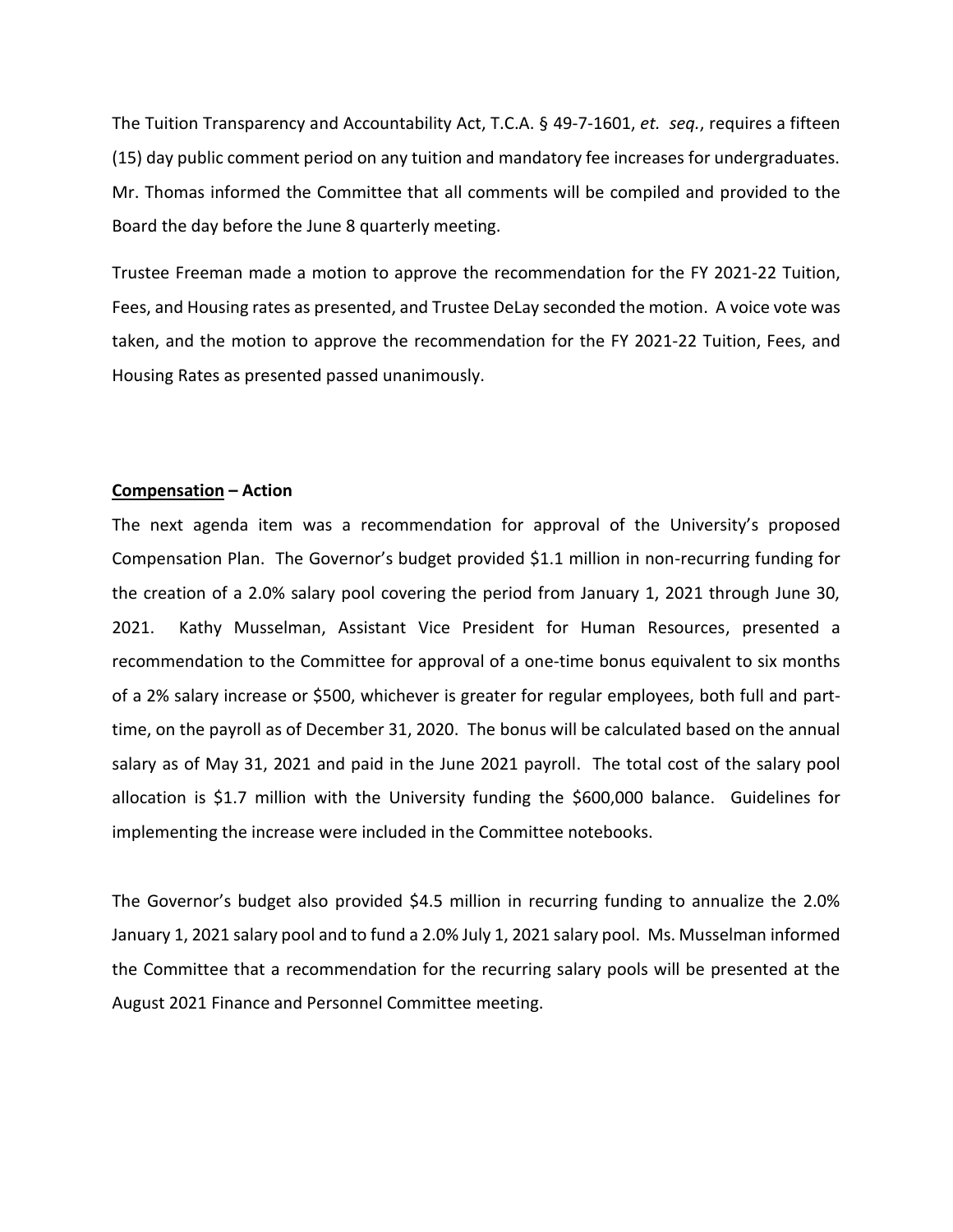Trustee Freeman made a motion to approve the proposed Compensation Plan and Trustee Boyd seconded the motion. A voice vote was taken, and the motion to approve the proposed Compensation Plan increase passed unanimously.

### **Operating Budgets – Action**

The final agenda item was a recommendation for approval of the 2020-21 Estimated Budget and the 2021-22 July Proposed Operating Budget. Mr. Thomas reminded the Committee that the Estimated Budget is the final budget for the fiscal year, and the July Budget is the proposed base budget for the upcoming fiscal year. He reported that most of the increases in the Estimated Budget since October were due to the replacement of lost revenue with stimulus funding in accordance with federal regulations. The July Budget is based on a stable enrollment and 1.5% of the proposed 1.99% tuition increase. It also includes mandatory fee increases, and salary and operating appropriation increases approved by the General Assembly for 2021-22. He noted that adjustments for the full tuition increase, actual enrollment, and the June 30 carryover will be reflected in the October budget.

The final item presented in the budget materials was the TSSBA Debt Service Coverage – Disclosed Projects Coverage Adjustments schedule required by TBR under the FOCUS Act to disclose any budgeted projects that may require school bond financing.

A brief discussion ensued concerning the effects of the stimulus packages on the University budgets. Mr. Thomas stated that MTSU had received three funding packages totaling \$100.9 million. Approximately, 43% of that amount went directly to the students with the remaining amount allocated for institutional use. He noted, however, that a significant portion of the institutional funding was used to provide student relief through refunds and waived tuition/fees. Trustee Martin commented on the importance of students being made aware of how the stimulus funding was used for their benefit.

Chairman Smith made a motion to approve the Estimated 2020-21 and Proposed 2021-22 Operating Budgets and Trustee DeLay seconded the motion. A voice vote was taken, and the